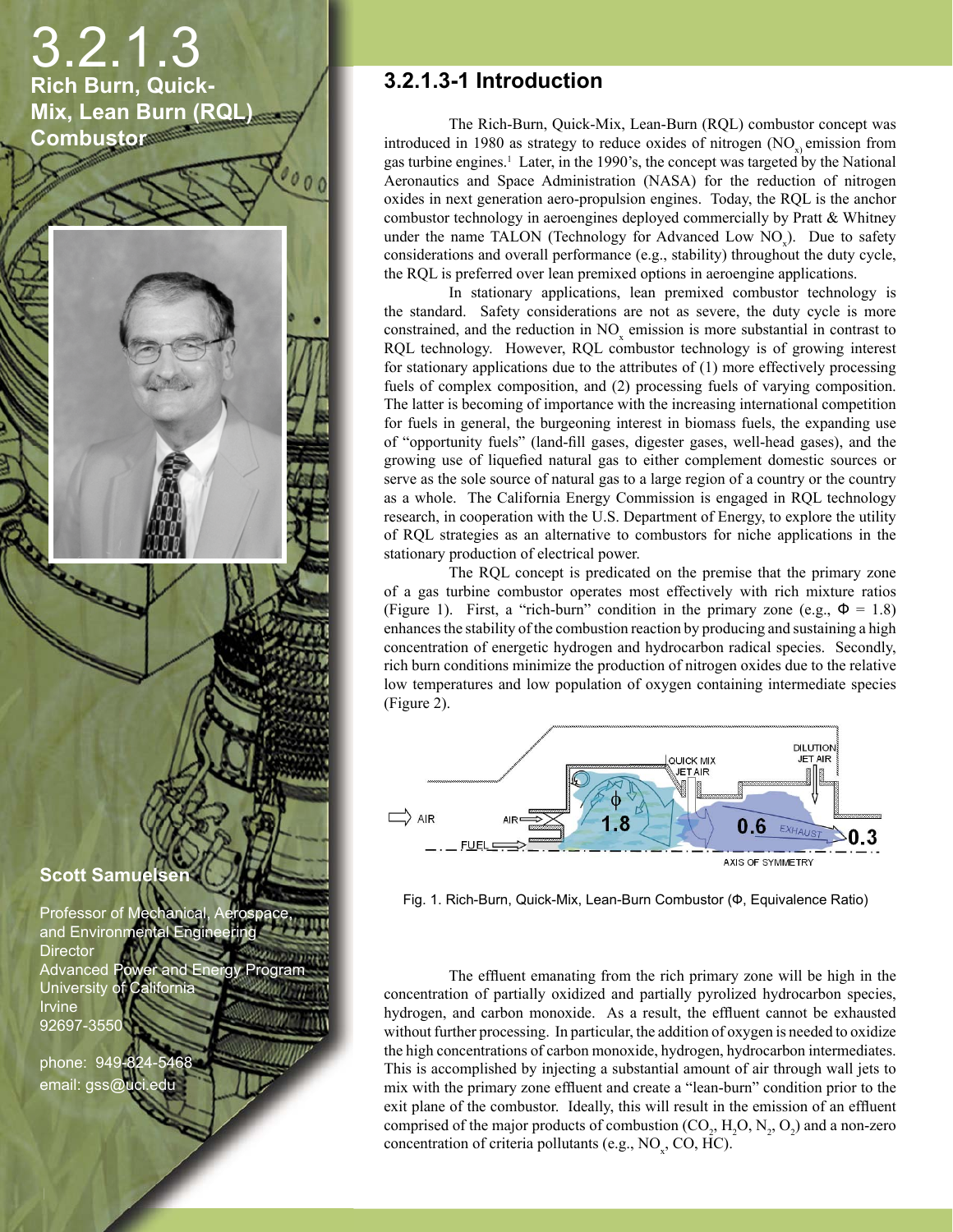

Fig. 2. Nitric Oxide Formation **Figure 3 RQL Strategy** 



A major challenge for the RQL is the selection of combustor liner material. In the primary zone, for example, the use of air for cooling the liner wall is precluded in order to avoid the generation of near-stoichiometric mixture ratios and the associated production of nitrogen oxides in the vicinity of the wall. As a result, the temperature and composition of gases in the primary zone create a demanding, reducing environment for the liner material. The concentrations of hydrogen alone and the concomitant demands of hydrogen embrittlement in particular have combined to require a major investment in materials research in support of RQL technology.

A more demanding challenge is the design of the Quick-Mix section. A key to the success of the RQL is the efficacy of mixing the air with the effluent exiting the primary zone. The mixing of the injected air takes the reaction through the conditions most vulnerable for the high production of oxides of nitrogen (near stoichiometric conditions where both the temperature and oxygen atom concentrations are elevated). The challenge then is to rapidly mix air into the rich-burn effluent in order to rapidly create the lean-burn conditions (Figure 3). As a result, the label "Quick-Mix" is adopted to emphasize the requirement to rapidly mix the air and primary zone effluent. As a result, RQL research has historically focused on Quick-Mix section designs to establish the most rapid mixing.

#### **3.2.1.3-2 Quick-Mix Zone**

Numerous jet in crossflow studies have been conducted under non-reacting conditions to yield insight on such flow field characteristics as jet structure and penetration, jet entrainment of crossflow fluid, and the flow field distributions resulting from jet mixing.<sup>2</sup> Heated jets or a heated mainflow, or the doping of either the jets or mainflow with a tracer have allowed the measurement of

scalars in the flow downstream of the jet orifices in order to quantify the convective and diffusive mixing efficacy. Early studies of jets in crossflow were motivated by the aerodynamics associated with (1) vertical/short takeoff and landing (V/STOL) aircraft and (2) primary and dilution jets on conventional gas turbine combustors with a focus on jet trajectory, centerline decay, and jet shape for unconfined single jets. $3$  The interest in the Quick-Mix zone of the RQL combustor has constituted the focus of jet in crossflow studies over the past two decades.

A single round jet in a crossflow is presented in Figure 4. The jet enters the crossflow and is deflected downstream in response to the momentum of the cross flow. A recirculation zone can form in the near-wall downstream wake of the jet. The radial extent of jet penetration is governed by the angle of the jet relative to the crossflow, and the entry momentum of the jet in contrast to the momentum of the crossflow. A variety of nonreacting experiments have been used to establish empirical correlations for the maximum penetration of a single jet. For example:4

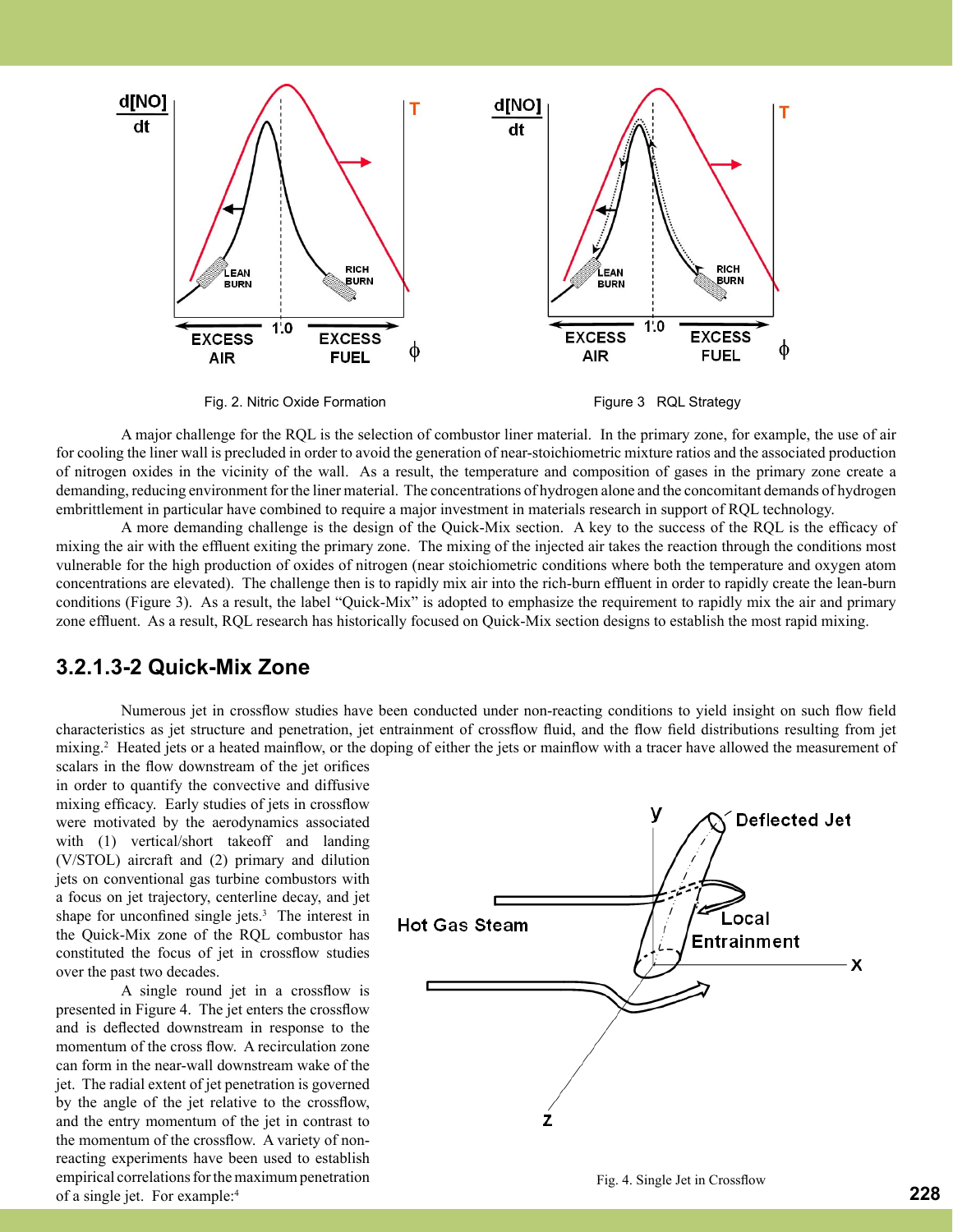$$
Y_{\text{max}} = 1.15 \left( d_j \right) \left( J^{0.5} \right) \sin \theta \tag{1}
$$

Where:

$$
Y_{max} = \text{Maximum Radial Penetration of the Jet Centerline} \ndj = \text{Diameter of the Jet Entry Orifice} \nJ = Jet-to-Crossflow Momentum Flux Ratio = \frac{\rho_{jets} \cdot V_{jets}^2}{\rho_{main} \cdot V_{main}^2}
$$
\n
$$
\rho = \text{Density} \nV = Velocity
$$
\n(2)

In the gas turbine combustor, the jets are confined and the interaction between multiple jets is a major factor in dictating mixing behavior. As a result, studies has been conducted to address the mixing behavior associated with the mixing of primary and dilution jets in conventional gas turbine combustors; and optimizing the mixing section in the RQL combustor.<sup>5</sup> For multiple jets in a tubular duct, the correlation for the maximum penetration of a single jet must account for the effects of blockage:<sup>6</sup>

> $Y_{\text{max}} = 1.25(d_i)(J^{0.5})MR$ Where:  $(3)$

MR = Jet-to-Crossflow Mass Flow Ratio

MR is much higher for an RQL combustor  $\sim$  2.5) in contrast to the conventional combustor  $\sim$  0.25). Since the density and momentum-flux ratios J are about the same in the two configurations, the biggest difference between the jets in conventional and RQL combustors is orifice size.

Non-reacting studies have also been undertaken to evaluate geometrical features (e.g., orifice shape, number of orifices, axial staggering of orifices) and operating features (e.g., momentum flux ratio, density flux ratio, mass flow rate ratio) with the goal to optimize the mixing. Traditionally, such studies have defined "optimal mixing" as the shortest axial distance from the upstream edge of the jet orifice where a uniform radial profile is established of key mixing parameters (e.g., temperature, species concentration). The hypothesis is that the optimal mixing defined in this manner will minimize the production of nitrogen oxides. Due to the complex set of variables, many of the studies have benefited by a design of experiments statistical approach to explore the multiple factors that can affect jet mixing.<sup>7</sup> In addition to non-reacting experiments and use of design of experiments methods, modeling has been effectively employed both independent of and in conjunction with the experiments.<sup>8</sup>

While a variety of jet orifice configurations has been studied (e.g., triangular, slanted, tear-drop), no option has been identified that penetrates significantly farther or faster than a single, round jet. For a cylindrical configuration, a NASA design method developed by Holdeman and co-workers defined a correlation that is used to design the jet mixing section of an RQL combustor utilizing round hole jets.<sup>9</sup> The correlation, derived a study of jet-to-mainstream momentum-flux ratio, establishes the number of circular holes for optimum mixing:

$$
n = \frac{\pi\sqrt{2J}}{C}
$$
 (4)

Where:

 n = Number of Circular Jet Orifices to Optimize Mixing J = Momentum Flux Ratio  $C =$  Empirical Constant = 2.5

Reacting flow studies have also been conducted to complement the non-reacting studies and assess the impact of heat release on the mixing processes. Typically, a mixture of propane and air is used to generate a representative rich-burn effluent. A specially designed section is used to create a uniform presentation (e.g., temperature, velocity, composition, concentration) of the rich effluent to the mixing section. The injection of the quick-mix jet air results in the ignition of a reaction between the rich-burn effluent and the jet air (Figure 5). Measurements of temperature, species composition, and species concentration can then be made downstream of the jet orifices in order to establish the efficacy of mixing as a function of downstream distance.10 The results from the reacting experiments reveal that the non-reacting experiments provide a satisfactory description of the mixing of jets in a crossflow. Overall, the jets need to penetrate to the half radius in order to maximize the mixing and avoid either under-penetration or over-penetration.<sup>11</sup>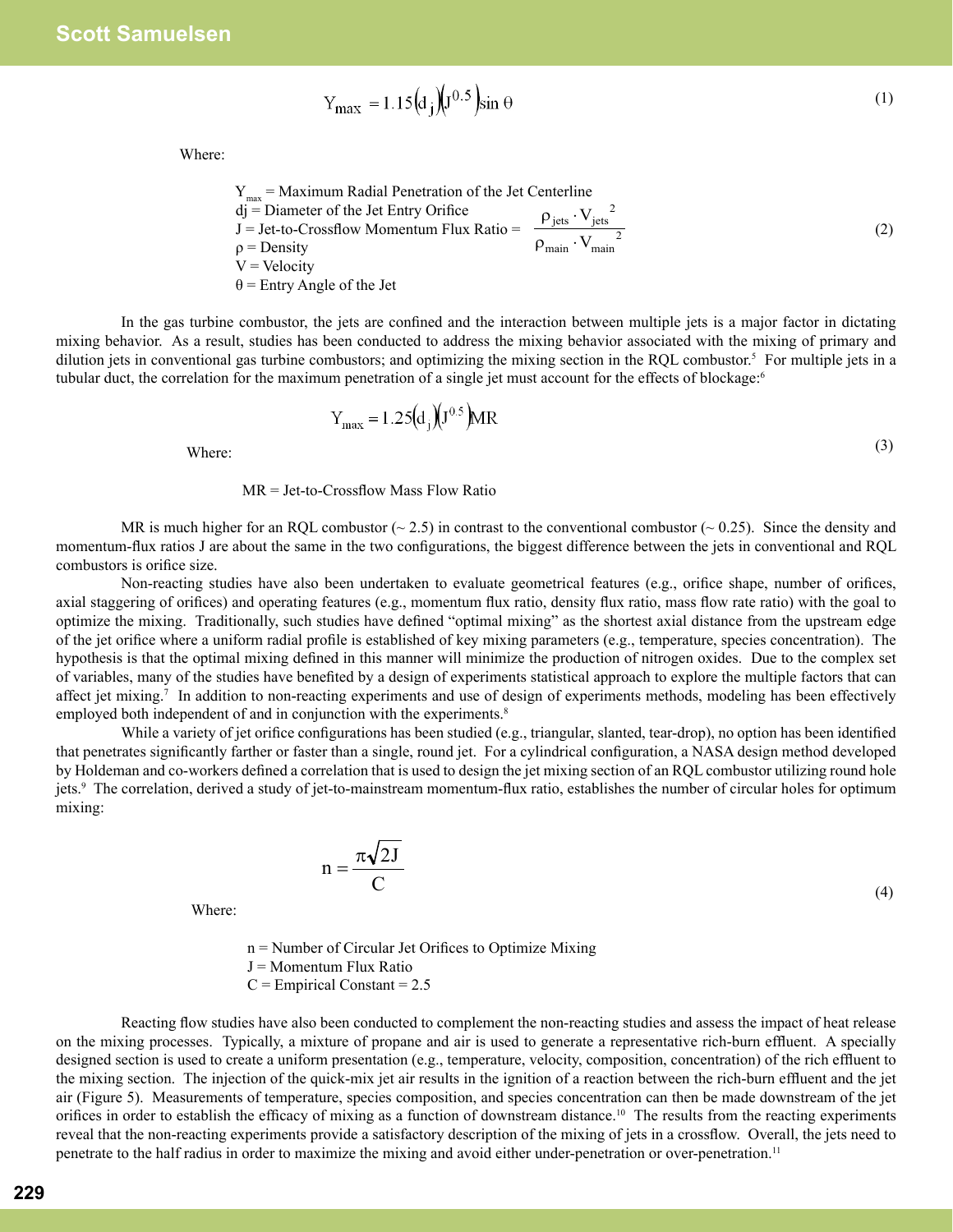#### **3.2.1.3 Rich Burn, Quick-Mix, Lean Burn (RQL) Combustor**



#### QUICK-MIX **JETS**

#### Fig. 5. Laboratory Model Combustor

Jet mixing in a crossflow has been studied in two primary mainstream geometries. The cylindrical geometry has been the most extensively researched and is directly relevant to combustor can configurations. In contrast, the modern annular combustor configurations have spawned investigations of jets in the crossflow of rectangular geometries. For each, Holdeman has established the following procedures to design the most rapid mixing, Quick-Mix section:<sup>12</sup>

Cylindrical Geometry

- 1. Typical Mass Ratio: 2.5
- 2. Typical Momentum Flux Ratio: 60
- 3. Optimal Number of Orifices:

$$
n = \frac{\pi \sqrt{2J}}{C}
$$
 (5)

4. Orifice Size: Determined by the desired mass-flow ratio and the optimum number of orifices for the given momentumflux ratio.

Rectangular Geometry

- 1. Typical Mass Ratio: 2.5
- 2. Typical Momentum Flux Ratio: 60
- 3. Optimal Orifice Spacing:

Where: 
$$
S/H = C/\sqrt{J}
$$
 (6)

 $S =$ Orifice Spacing

 $H =$ Channel Height

- 4. Orifice Size. For a given momentum-flux ratio, determined by the desired mass-flow ratio and the optimum orifice spacing. For a rectangular duct the number of orifices is infinite. For an annulus, the number of orifices will depend on the diameter and height of the mixing section.
- 5. Orifice Configuration. Can be either in-line or staggered. The selection will depend on the application, and include such factors as momentum-flux ratio. In-line configurations are usually preferred as the orifices are smaller. The optimum spacing for staggered jets is four times the optimum spacing for in-line configurations. As a result, the orifice diameter for staggered jets must be doubled for the same total orifice area.

#### **3.2.1.3-3 Formation of Nitrogen Oxides**

The hypothesis that the optimization of mixing in the Quick-Mix section will minimize the production of nitrogen oxides begs the question of proof. The first exploration of this relationship utilized the results of non-reacting experiments, and superimposed analytically the kinetics of NO<sub>x</sub> production. The results suggested that the best mixer may not necessarily minimize NO<sub>x</sub> emissions.<sup>13</sup>

In more recent research (Figure 6), oxides of nitrogen have been measured with the finding that the module designed to optimize mixing (12 holes) produces 15% more NO<sub>x</sub> than an 8-hole module (Figure 6b).<sup>14</sup> These results also suggest that an aerodynamically "optimum" mixer may not minimize  $NO_x$ . It is noteworthy that the data for all modules show that high concentrations of  $NO_x$  occur in the wakes of the jets adjacent to the wall. This suggests that a significant production of  $NO_x$  likely occurs in the wakes of the jets, downstream of the orifices.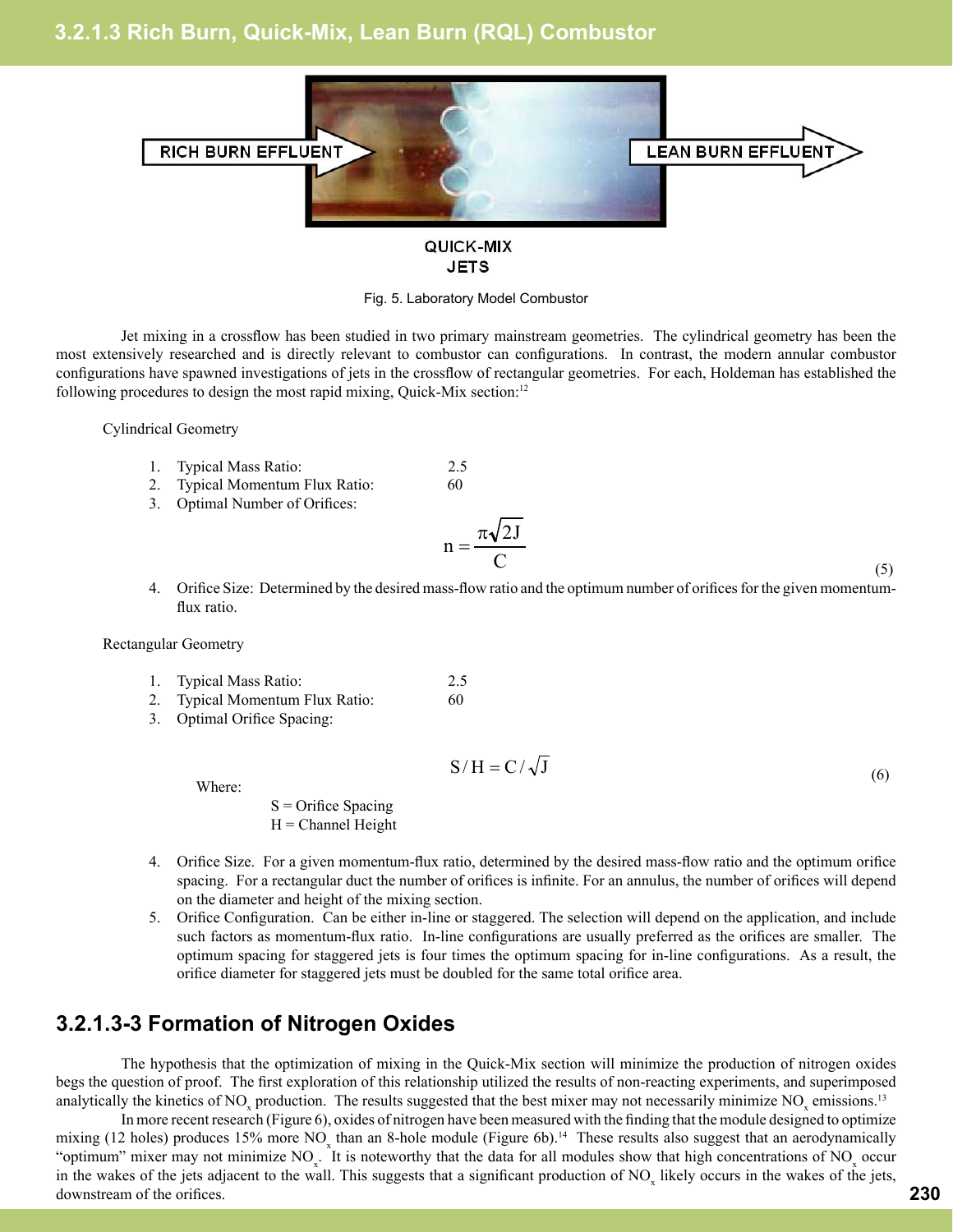#### **Scott Samuelsen**

The research study reported in Figure 6 explored as well the effect of air preheat on  $NO_x$  formation. The main air and jet air streams were independently heated in order to assess the relative influence of independently preheating each flow. Three preheat conditions are presented in Figure 7. The first set of conditions is for no air preheat. This serves as an anchor to which the results for the elevated inlet air temperature conditions can be compared. The second set of conditions is for jet air preheat only (no main air preheat). The third set of conditions is for both jet air and main air preheat, representing the case usually encountered in practical combustors.

The results reveal the small impact of preheated jet air on  $NO<sub>x</sub>$ . The jet air comprises over 70 percent of the total air flow, but preheating only the jet air results in relatively small increases in  $NO<sub>x</sub>$  emissions compared to the case where both the main and jet air are preheated. The latter condition resulted in the largest  $NO<sub>x</sub>$  production for all the modules. The small effect of preheating the jet air is counter intuitive to the expectation that preheating jet air should promote  $NO<sub>x</sub>$  production via the thermal (Zeldovich) mechanism. The dominating influence of the main air preheat may be attributed to the total fixed nitrogen (TFN) production in the fuel-rich zone. In particular, the TFN generation in the fuel-rich zone, and its subsequent transformation to  $NO<sub>x</sub>$  in the mixing zone, may be influential in governing the total  $NO<sub>x</sub>$  emissions than expected.



The distributions of equivalence ratios reveal that preheat has a negligible effect on jet penetration. The equivalence ratio distributions are quite uniform which is also expected as the 12 hole configuration as an optimum mixer. In addition, the  $O_2$  distributions serve as an indice for jet penetration and are virtually the same for all preheat conditions.

#### **3.2.1.3-4 Conclusions**

The Rich-Burn, Quick-Mix, Lean-Burn (RQL) combustor has evolved over the past three decades as a major strategy for the reduction of oxides of nitrogen from gas turbine engines. The concept has the attribute of high combustor stability due to the rich primary zone. While the RQL is deployed commercially in aeroengine applications, lean premixed options have been selected for stationary applications in lieu of the RQL in order to achieve lower  $NO<sub>x</sub>$  emission. Niche applications in the stationary market, however, are driving a role for the RQL where fuels with complex compositions or fuels of varying composition are being encountered. This has prompted new research in the exploration of  $NO<sub>x</sub>$  formation in RQL configurations. The hypothesis that optimal mixing in the Quick-Mix section will lead to the minimization of  $NO<sub>x</sub>$  emission has been challenged by recent observations. In particular, the generation of nitrogen containing species in the Rich-Burn zone and subsequent processing in the Quick-Mix section may affect the emission of NO<sub>x</sub>. While the RQL concept is inherently a low-NO<sub>x</sub> generator, a further understanding of the primary zone chemistry and the coupling between the chemical kinetics and fluid mechanics in the Quick-Mix section may be required in order to optimize the RQL design. Fuels of varying composition and varying concentrations of fuel-bound nitrogen in stationary applications create a particular demand for this insight whereas the consistency of fuel composition in aeroengine applications allows insight derived from empirical evidence to be sufficient for the design of commercial RQL systems.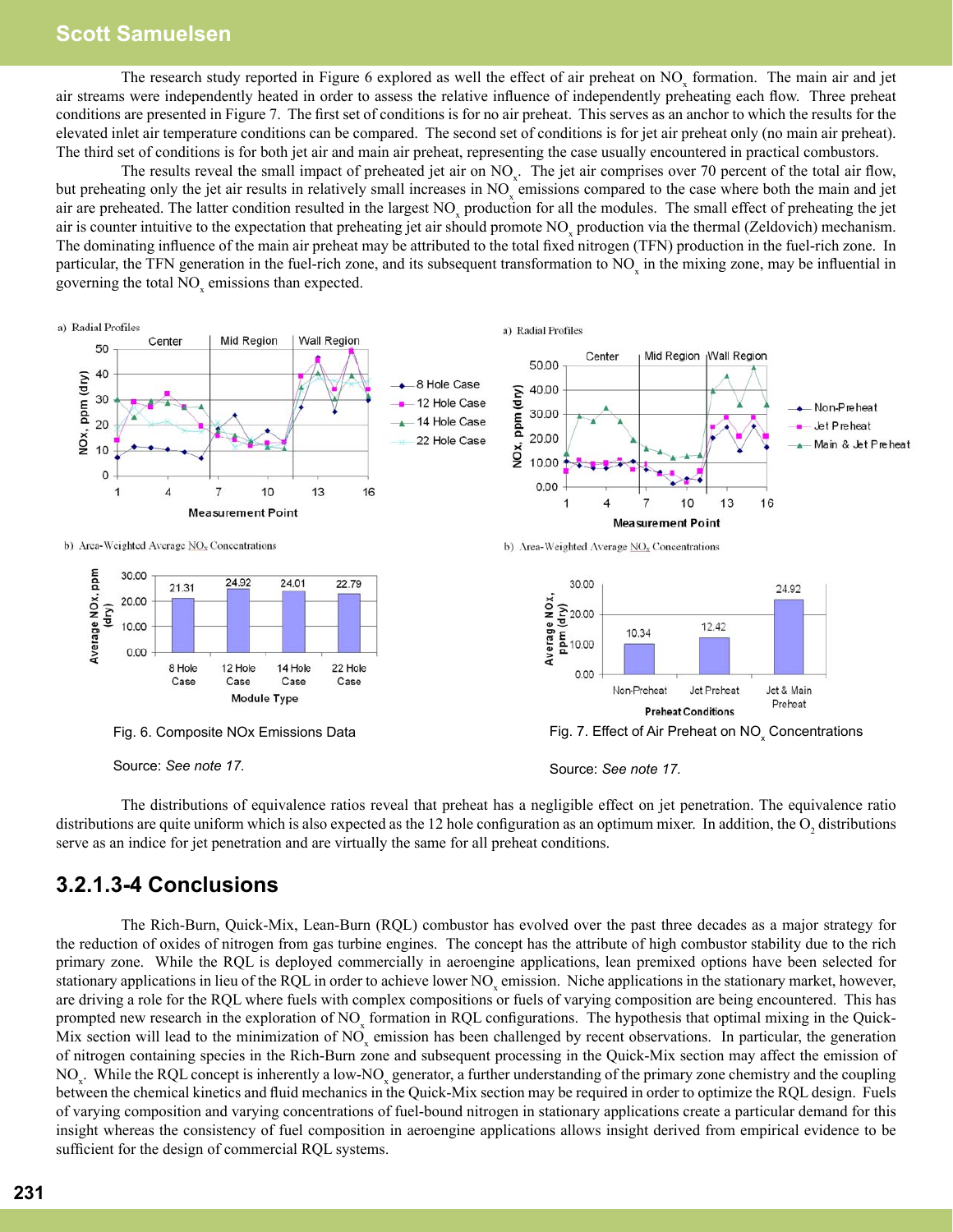## **3.2.1.3 Rich Burn, Quick-Mix, Lean Burn (RQL) Combustor**

### **3.2.1.3-5 Notes**

 $\mathcal{L}_\text{max}$  and  $\mathcal{L}_\text{max}$  and  $\mathcal{L}_\text{max}$  and  $\mathcal{L}_\text{max}$ 

- 1. Mosier, S.A., and Pierce, R.M., 1980. "Advanced Combustor Systems for Stationary Gas Turbine Engines, Phase I. Review and Preliminary Evaluation," Volume I, Contract 68-02-2136, FR-11405, Final Report, U.S. Environmental Protection Agency.
- 2. Holdeman, J.D., 1993. "Mixing of Multiple Jets with a Confined Subsonic Crossflow," Progress in Energy and Combustion Science, Vol. 19, pp. 31-70, August; Holdeman, J.D., Liscinsky, D.S., Oechsle, V.L., Samuelsen, G.S., and Smith, C.E., 1997. "Mixing of Multiple Jets With a Confined Subsonic Crossflow: Part I—Cylindrical Ducts," Journal of Engineering for Gas Turbines and Power, Vol. 119, No. 4, October, pp. 852–862; Holdeman, J.D., Liscinsky, D.S., and Bain, D.B., 1999. "Mixing of Multiple Jets With a Confined Subsonic Crossflow: Part II—Opposed Rows of Orifices in a Rectangular Duct," Journal of Engineering for Gas Turbines and Power, Vol. 121, No. 3, July, pp 551-562.
- 3. Margason, R.J., 1993. "Fifty Years of Jet in Cross Flow Research," Presented at Computational and Experimental Assessment of Jets in Cross Flow, AGARD Conference Proceedings 534, April; Demuren. A.O: Modeling Jets in Cross Flow. NASA Contractor Report 194965. August 1994;
- 4. Lefebvre, A.H., 1999. Gas Turbine Combustion, Taylor and Francis.
- 5. See Note 2.
- 6. See Note 4.
- 7. Hatch, M.S., Sowa, W.A., Samuelsen, G.S., and Holdeman, J.D., 1995,"Jet Mixing into a Heated Cross Flow in a Cylindrical Duct: Influence of Geometry and Flow Variations," Journal of Propulsion and Power, Vol. 11, No. 3, May-June, pp. 393–400; Kroll, J.T., Sowa, W.A., Samuelsen, G.S., and Holdeman, J.D., 2000. "Optimization of Orifice Geometry for Cross Flow Mixing in a Cylindrical Duct," Journal of Propulsion and Power, Vol . 16, No. 6, November-December, pp 929-936.
- 8. See Note 2.
- 9. See Note 2.
- 10. Leong, M.Y., Samuelsen, G.S., and Holdeman, J.D., 1999. "Mixing of Jet Air With a Fuel-Rich, Reacting Crossflow," Journal of Propulsion and Power, Vol. 15, No. 5, September-October, pp. 617-622; . Leong, M.Y., Samuelsen, G.S., and Holdeman, J.D., 2000. "Optimization of Jet Mixing into a Rich, Reacting Crossflow," Journal of Propulsion and Power, Vol. 16, No. 5, September-October, pp. 729-735; Demayo, T.N, Leong, M.Y, Samuelsen, G.S., and Holdeman, J.D., 2003. "Assessing Jet-Induced Spatial Mixing in a Rich, Reacting Crossflow," Journal of Propulsion and Power, Vol. 19, No. 1, January-February, pp. 14-21.
- 11. See Notes 7 and 10.
- 12. See Note 2.
- 13. See Note 7.
- 14. Samuelsen, G.S., Brouwer, J., Holdeman, J.D., Vardarkas, M.A, and Leong, M.Y., 2006, "The Effect of Air Preheat and Number of Orifices on Flow and Emissions in an RQL Mixing Section," submitted for publication (see also NASA TM-1999-209431, 1999).